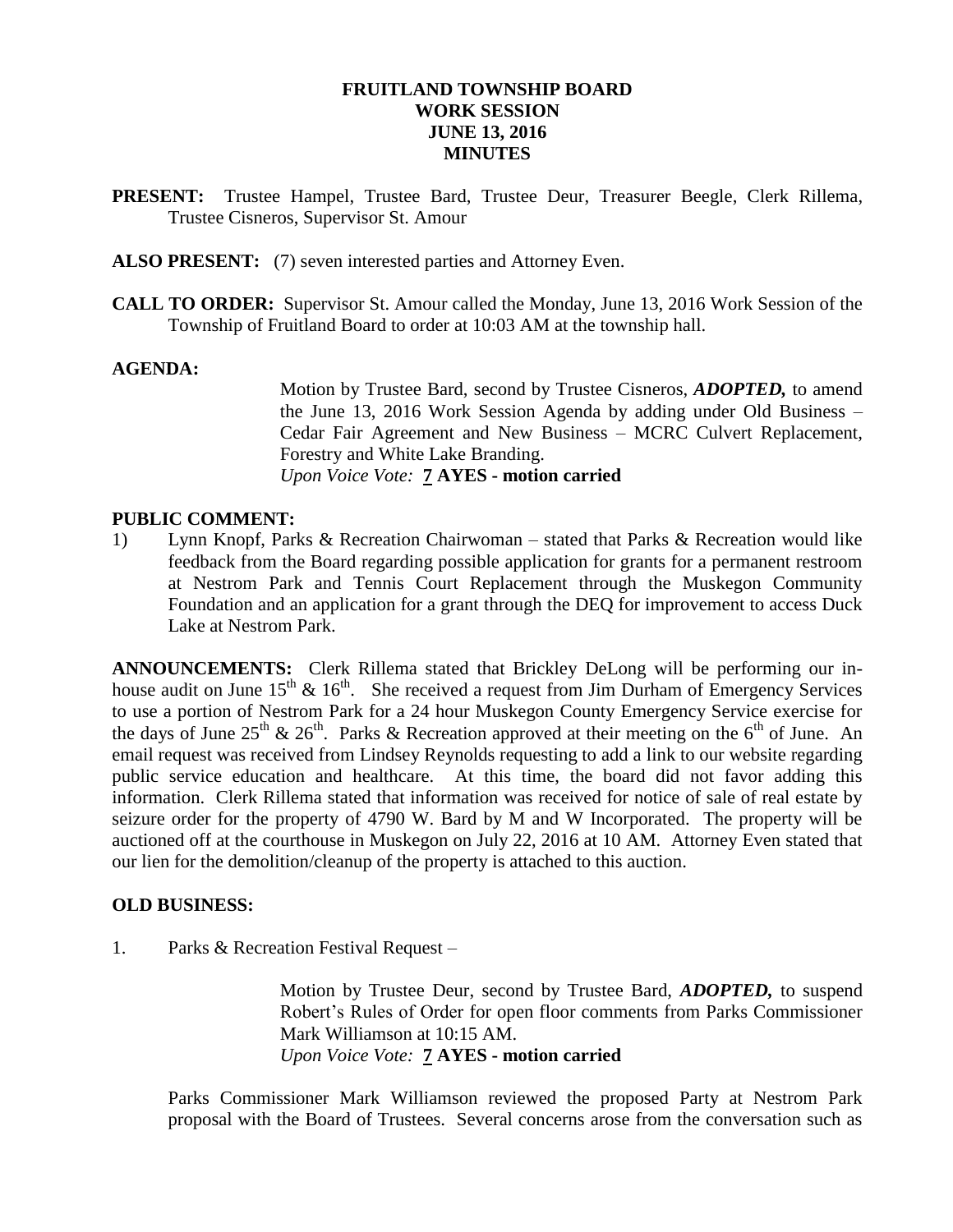# FRUITLAND TOWNSHIP JUNE 13, 2016 WORK SESSION MINUTES

1) decision to not presell tickets in advance, but only sell at gate the day of the event, 2) Downsizing the event some – seems rather large for the first one, 3) Security and volunteers needed and 4) consideration of a  $3<sup>rd</sup>$  party to oversee? More conversation will take place in the next few months to make a decision.

> Motion by Trustee Deur, second by Trustee Bard, *ADOPTED,* to unsuspend from open floor comments at 10:30 AM. *Upon Voice Vote:* **7 AYES - motion carried**

- 2. Ecology Station Repairs Clerk Rillema stated that she solicited quotes for the gate repair, garage door repair and lower driveway improvement. Quotes for the gate repair came in from \$1533 - \$14,099.00 from AAA Fence & Reliable Door and Gate, quotes for the garage door repair/replacement came in from \$156.00 - \$676.00 from Muskegon Garage Door, Shepherd Garage Door & Quality Door of Muskegon and quotes for the lower drive improvement came in from \$350.00 - \$550.00 from A-1 Excavation. Motions will be prepared for the Monday regular meeting.
- 3. Nestrom Road Improvements Treasurer Beegle reported that she was awaiting the rough order of magnitude for the costs for improvement to Nestrom Road south of McMillan for the petition received by those residents. Supervisor St. Amour stated that he would work with her to capture that information.
- 4. Land Conservancy Trustee Deur stated that he reviewed the grant application that April Scholtz recommended from the National Park Service but is unclear of the vision and summary statement and will be contacting April for her assistance and clarification. Trustee Deur will aim for completing this application for the Monday Regular meeting.
- 5. Friends of the Fred Meijer Berry Junction Trail Request Trustee Hampel reported that she had no further information to report at this time on the land donation at the intersection of White Lake Drive and Blank Road.
- 6. Consumer's Street Light Survey Clerk Rillema stated that she and Trustee Bard completed the street light survey which was not completed since it was mailed in November. There are a total of 119 street lights in Fruitland Township. All street lights were okayed to be converted to High Pressure Sodium which is more cost efficient that Mercury Vapor.

Motion by Clerk Rillema, second by Trustee Deur, *ADOPTED,* to move that Treasurer Beegle and Clerk Rillema are authorized and directed to execute such contract with Consumer's Energy Company for furnishing lighting service within the township of Fruitland.

*Roll Call Vote:* Trustee Hampel **AYE**, Trustee Bard **AYE**, Trustee Deur **AYE**, Treasurer Beegle **AYE**, Trustee Cisneros **AYE**, Clerk Rillema **AYE**, Supervisor St. Amour **AYE – motion carried**

- 7. Fire Station #2 Supervisor St. Amour stated that he was awaiting further information and will report his findings at the Monday Regular meeting.
- 8. Cedar Fair Agreement Clerk Rillema stated that further information was requested by Michigan's Adventure regarding our reasoning for not wanting to sign the agreement for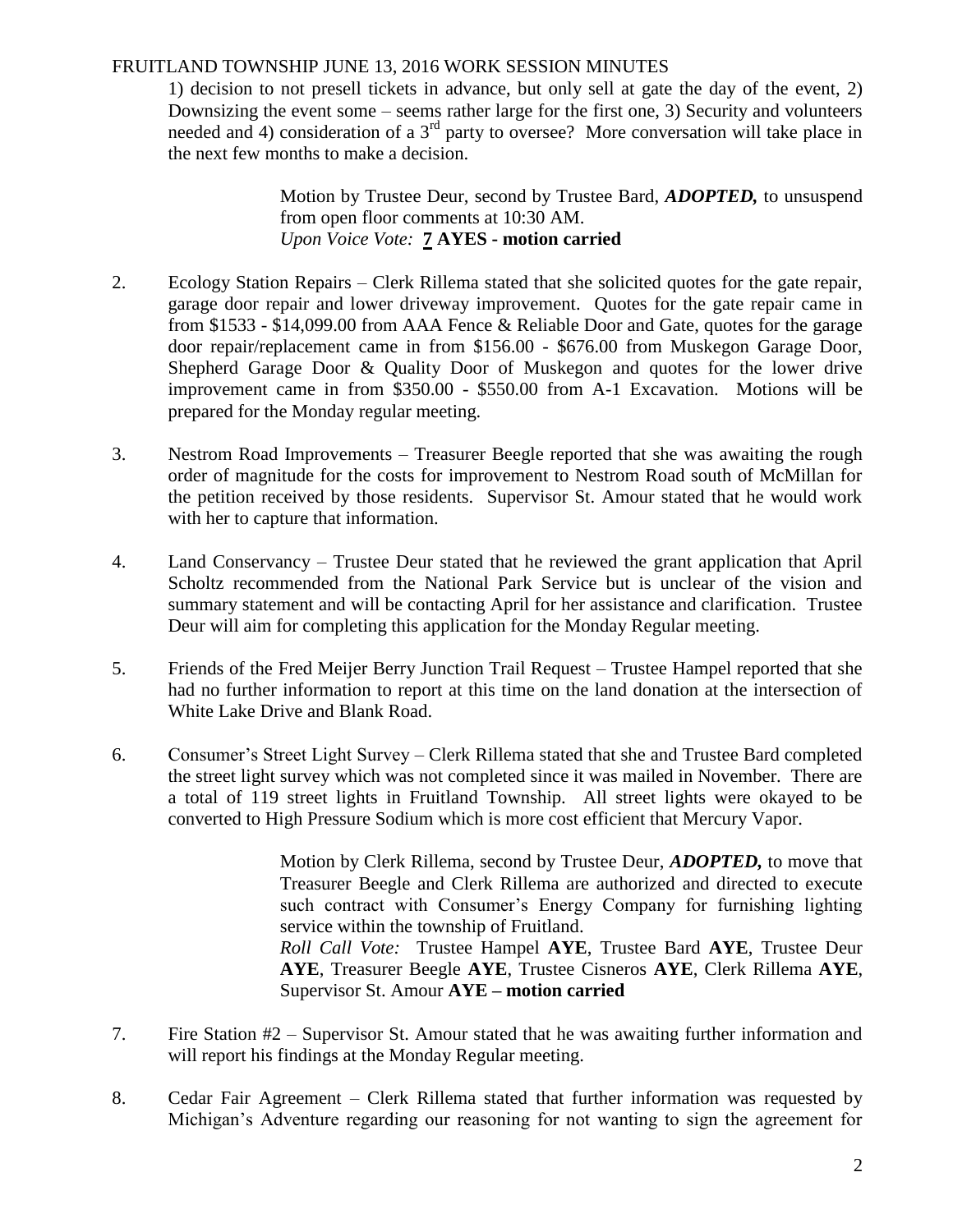### FRUITLAND TOWNSHIP JUNE 13, 2016 WORK SESSION MINUTES

waste water hookup. Clerk Rillema will email Dalton Township Supervisor McEntire our minutes from last month and also Muskegon County Administrator Mark Eisenbarth to complete their request.

# **NEW BUSINESS:**

- 1. White Lake Association Proxy Trustee Deur explained that the White Lake Association is organized as a member corporation but operating as a directorship corporation. They would like to refile their corporation as a directorship corporation and are asking paid members to sign a proxy to grant Jeff Auch the authority to vote this change into place. A motion will be prepared for the Monday Regular meeting.
- 2. Historical Resort Language Trustee Deur stated that the Planning Commission, along with Attorney Even and Planner Tim Johnson have prepared language for the historical resorts in Fruitland Township (Buzz's Lakeside Inn and The Water's Edge. Comments and suggestions from the Board were discussed and changes to the language by deleting specific resort names and adding parcel #'s and address were favored and the removal of a paragraph regarding expansion was deleted. Clerk Rillema will ask the Planning Commission recording secretary Sally Dion to make such changes and a motion for the Monday Regular meeting will be prepared.
- 3. Fireworks Contribution Clerk Rillema stated that the request from the Montague-Whitehall Rotary Club for fireworks contribution was received. A motion will be prepared for the Monday Regular meeting.
- 4. Regulatory Ordinance Update Clerk Rillema stated that Ordinance Enforcer John Holtz prepared a listing of May ordinance violations received and whether they were opened or closed. Supervisor St. Amour would like to meet with Enforcer Holtz to keep abreast of the violations.
- 5. MCRC Culvert Replacements Clerk Rillema stated that she received communication from the MCRC that two culverts have failed and need replacement. The culvert on Lamos Road is estimated to cost the township \$2,299.67 and culvert on McMillan Road is estimated to cost the township \$2,583.21. A motion will be prepared for the Monday regular meeting.
- 6. Forestry Supervisor St. Amour stated that Wilson Forestry would like to do another analysis of forestry for the township. He will work with David Wilson to gather that information.
- 7. White Lake Branding Trustee Deur stated that The White Lake community unveiled a branding campaign and logo this week Live White Lake or Live It, with the "IT" highlighted in White Lake, designed with community pride and the area's tourism in mind. The White Lake branding campaign also is set up so people can design their own sign or banner by replacing the generic black-and-white background image with one that matches their White Lake activity. Residents and business owners can make their own Live IT White Lake designs by visiting the website - [www.whitelakeis.it.](http://www.whitelakeis.it/)com. Trustee